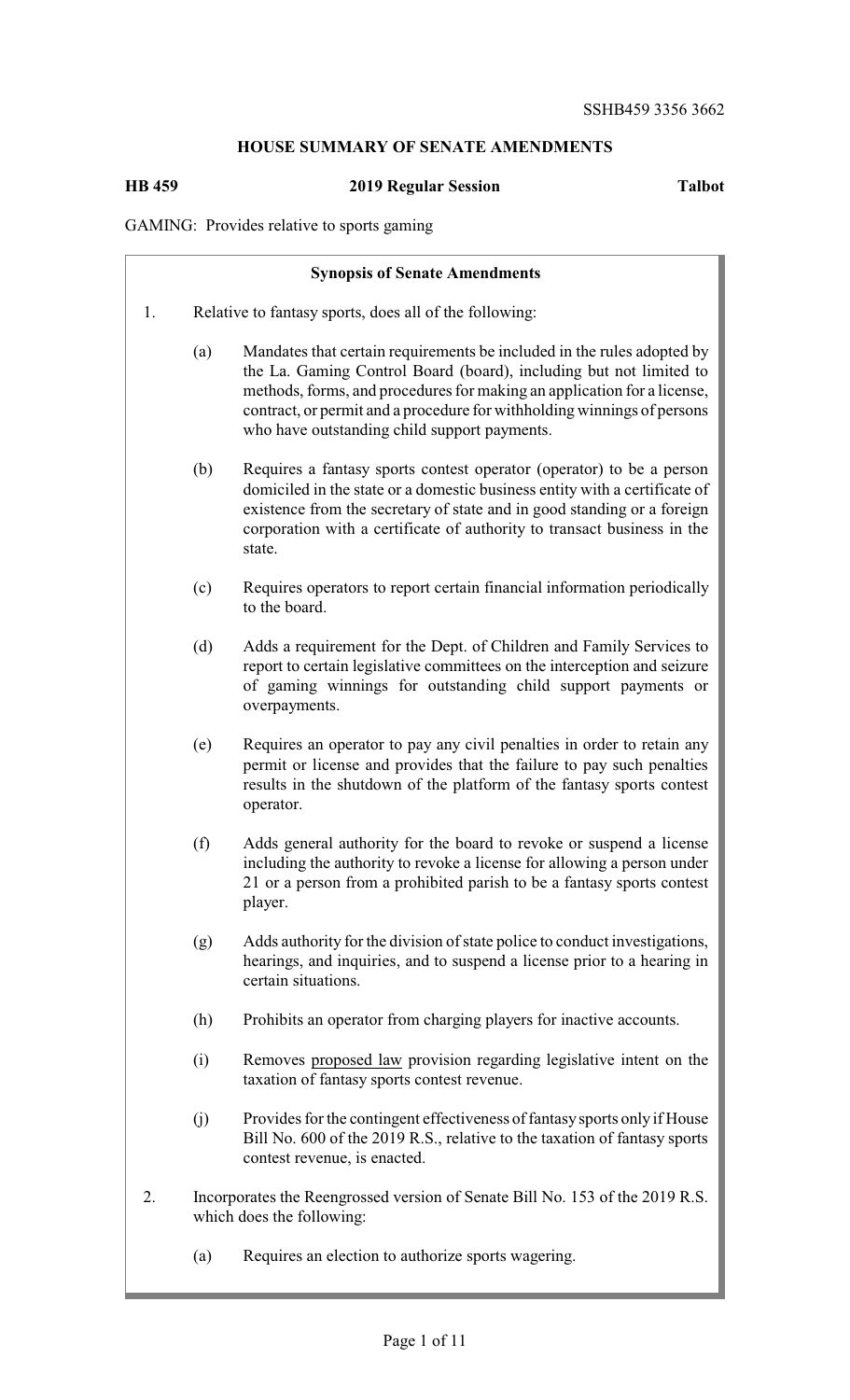- (b) Provides relative to the issuance of sports wagering service provider permits.
- (c) Provides for the powers and authorities of the board with respect to sports wagering.
- (d) Provides relative to the time period for claiming winnings.
- (e) Enacts The Louisiana Sports Wagering Control Act and provides definitions for purposes of the Act.
- (f) Prohibits certain persons from participating in sports wagering, including any person under the age of 21.
- (g) Provides for the dedication of sports wagering proceeds.
- (h) Provides exceptions to present law crimes that prohibit gambling for sports wagering conducted pursuant to proposed law.

## **Digest of Bill as Finally Passed by Senate**

#### FANTASY SPORTS:

Present law provides for the "Louisiana Fantasy Sports Contests Act", which called for a proposition election held on Nov. 6, 2018, to determine whether fantasy sports contests were to be permitted in a particular parish.

Present law provides for a definition of "fantasy sports contests", which means any fantasy or simulation sports game or contest played through the internet or mobile device with all of the following elements:

- (1) Participants create a simulation sports team based on the current membership of actual amateur or professional sports organizations.
- (2) All prizes and awards offered to winning participants are established and made known to the participants in advance of the game or contest, and the value of the prizes or awards is not determined by the number of participants or the amount of any fees paid by those participants.
- (3) All winning outcomes reflect the relative knowledge and skill of the participant and are predominantly determined by accumulated statistical results of the performance of the individuals, including athletes in the case of sporting events.
- (4) No winning outcome is based on either of the following:
	- (a) On the score, point-spread, or any performance or performances of any single real-world team or any combination of such teams.
	- (b) Solely on any single performance of an individual athlete in any single realworld sporting or other event.

Proposed law retains present law and adds definitions for the terms "confidential information", "entry fee", "fantasy sports contest operator", "fantasy sports contest player", "gross fantasy sports contests revenues", "location percentage", and "net revenue".

Present law authorizes the La. Gaming Control Board to adopt rules in accordance with the Administrative Procedure Act to implement, administer and regulate fantasy sports contests.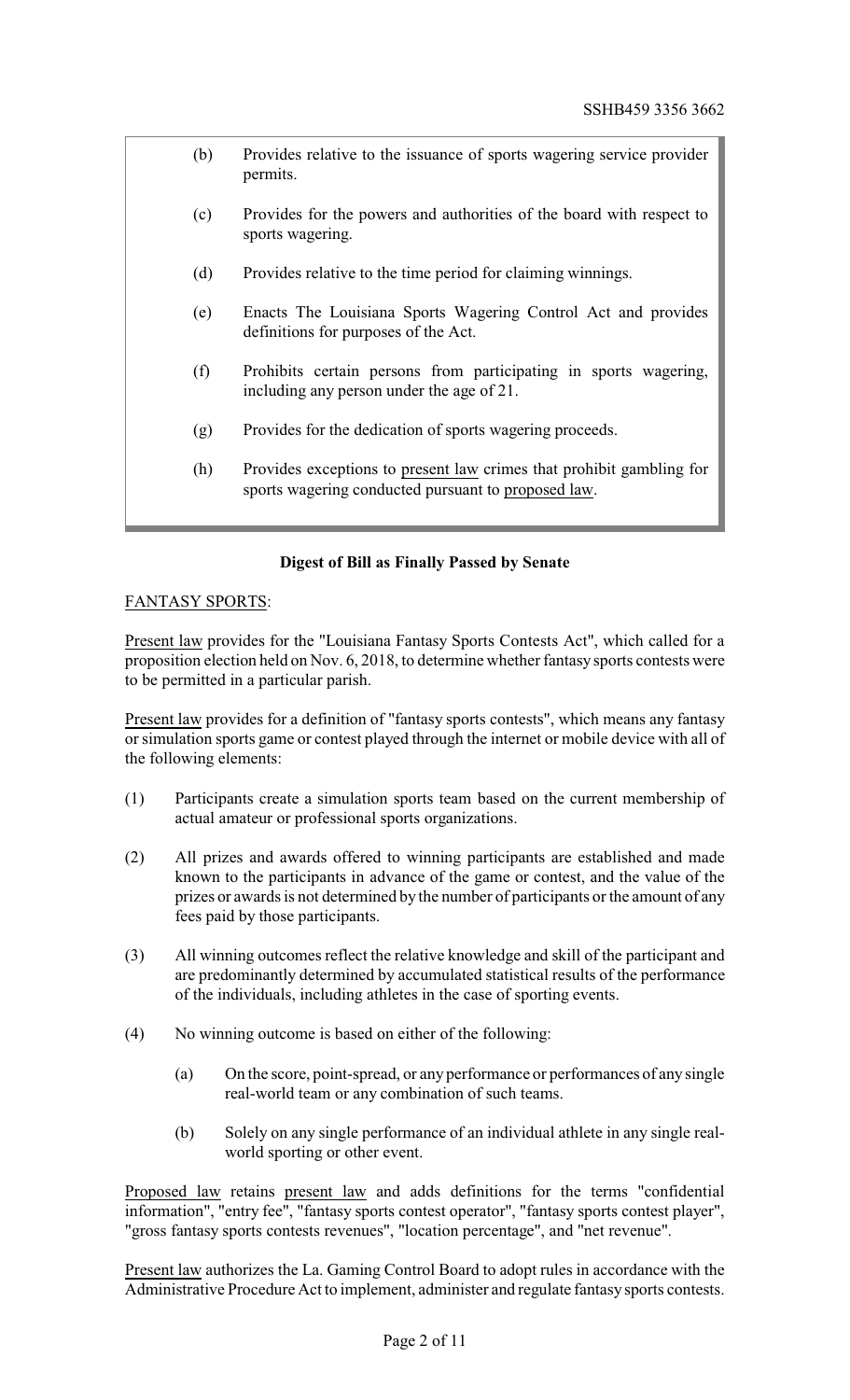Proposed law provides that the rules shall include but not be limited to:

- (1) The issuance of any license, contract, or permit, subject to regulation of the board.
- (2) The methods of and forms and procedures for making an application for a license, contract, or permit to be considered by the board.
- (3) The methods of and forms for providing to the board information concerning a person's family, habits, character, associates, criminal record, business activities, and financial affairs.
- (4) A procedure requiring the withholding of winnings of persons who have outstanding child support arrearages or owing child support overpayments. Winnings shall only include payments for which the operator licensed under proposed law is required to file a W2-G form, or a substantially equivalent form, with the U.S. Internal Revenue Service.

Proposed law requires a fantasy sports contest operator to be licensed by the La. Gaming Control Board. Provides that a fantasy sports contest operator must:

- (1) Be a person domiciled in La. or a domestic business entity with a certificate of existence from the secretary of state and in good standing or a foreign corporation with a certificate of authority to transact business in the state from the secretary of state and in good standing.
- (2) Demonstrate to the La. Gaming Control Board that the operator is suitable for licensing pursuant to present law.

Proposed law provides that any fantasysports contest operator that allows its license to lapse, without requesting an extension of time to file for a renewal, is required to resubmit an initial application for licensure. Further prohibits the transfer of a fantasy sports contest operator's license.

Proposed law requires the board to issue or deny a fantasy sports contest operator's license within 60 days of receipt of application for licensure. Provides that the board shall provide an operator with specific reasons if a license is not issued. Prohibits the transfer of a fantasy sports contest operator's license.

Proposed law provides that as a condition of licensure, a fantasy sports contest operator is required to submit evidence to the board that the operator has established and will implement certain commerciallyreasonable procedures for fantasysports contests which include but are not limited to:

- (1) Prevent employees of the fantasy sports contest operator, and relatives of an employee living in the same household as an employee of an operator, from competing in fantasy sports contests offered by an operator in which the operator offers a cash prize to the general public.
- (2) Prevent sharing of confidential information that could affect fantasy sports contests with third parties until the information is made publicly available.
- (3) Provide that no winning outcome is based on the score, point spread, or any performance of any single actual sports team or combination of such teams or solely on any single performance of an individual athlete or participant in any single actual sporting event.
- (4) Ensure that any athletes and individuals who participate in or officiate a game or competition that is the subject of a fantasy sports contest or any sports agent, team employee, referee, or league official associated with a sport or athletic event do not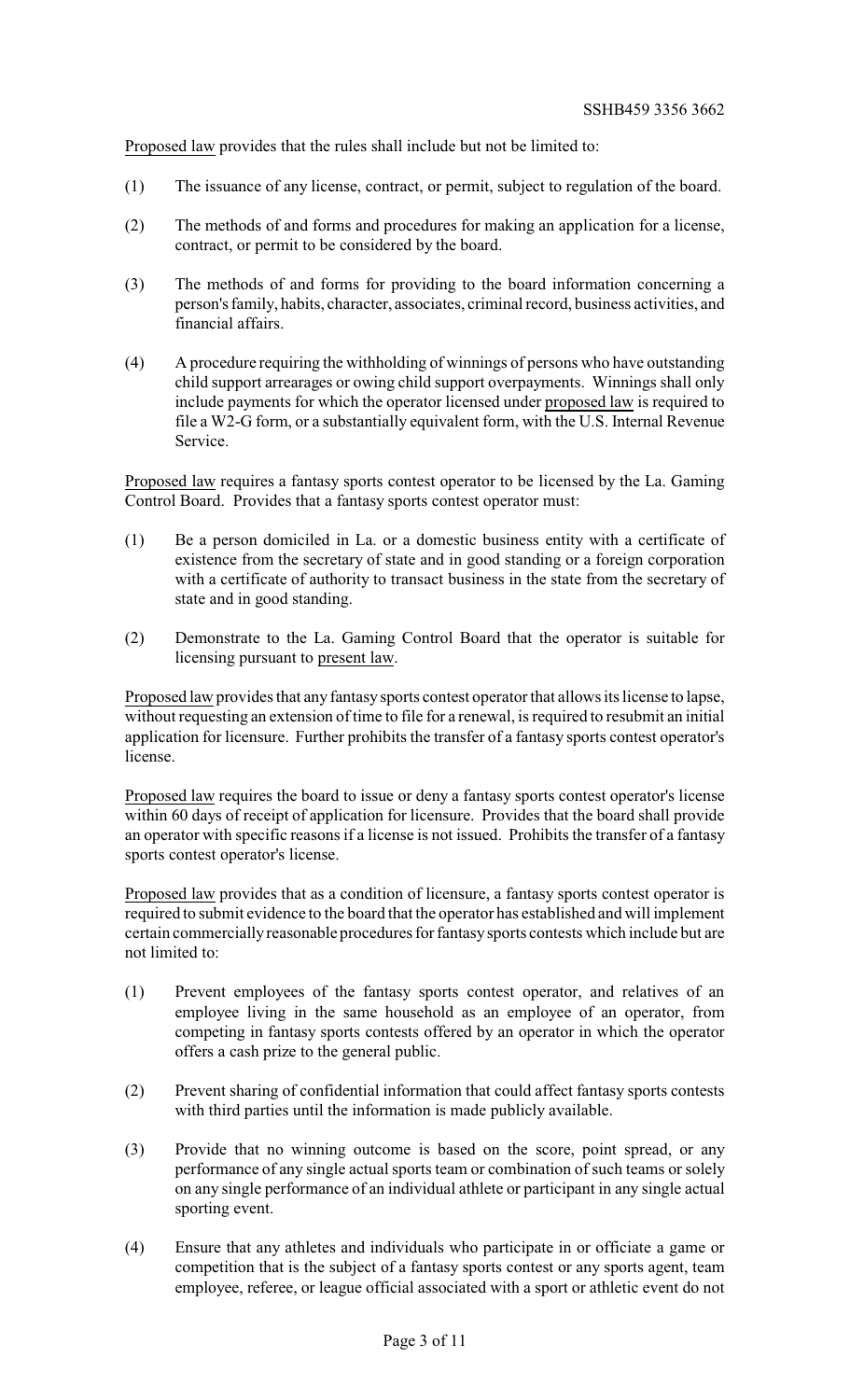participate in fantasy sports contests

- (5) Verify that a fantasy sports contest player is 21 years of age or older.
- (6) Provide fantasysports contest players with access to information on responsible play.
- (7) Provide fantasy sports contest players with access to information on seeking assistance regarding compulsive or problem gambling.
- (8) Provide fantasy sports contest players with access to the fantasy sports contest player's play history and account details.
- (9) Allow individuals to restrict themselves from entering a fantasy sports contest upon request and provide reasonable steps to prevent the person entering fantasy sports contests offered by an operator.
- (10) Disclose the limit on the number of entries that a fantasy sports contest player may submit in a fantasy sports contest and provide reasonable steps to prevent players from submitting more than the limit.
- (11) Segregate fantasy sports contest player funds from operational funds or maintain a reserve that exceeds the amount of player funds on deposit, which may not be used for operational activities. Provides that reserve funds may take the form of cash, cash equivalents, payment process reserves, payment processor receivables, an irrevocable letter of credit, a bond, or a combination thereof, in the amount that must exceed the total balances of the fantasy sports contest players' accounts.

Proposed law prohibits fantasy sports contests operators from offering fantasy sports contests based on the performances of participants in high school or youth athletic events.

Proposed law requires a licensed fantasy sports contest operator to:

- (1) Annually contract with a certified public accountant to conduct an audit that is consistent with the standards accepted by the American Institute of Certified Public Accountants.
- (2) Submit to the board a copy of the audit report.

Proposed law prohibits any person licensed pursuant to proposed law, or any agent or employee thereof, from allowing a person under the age of 21 to be a fantasy sports contest player and from allowing a person to participate in a fantasy sports contest in a parish in which a majority of the qualified electors in the parish voting on the proposition to authorize fantasy sports in the parish voted against the proposition. Proposed law requires the licensee to withhold the winnings of such persons. Proposed law further provides for the imposition of fines and authorizes license revocation for licensees who violate this proposed law prohibition.

Proposed law requires periodic reporting of gross fantasy sports contests revenues, net revenue, and financial statements regarding a fantasy sports contest operators operations in La.

Proposed law requires the Dept. of Children and Family Services to annually report to the House Committee on Civil Law and Procedure and the Senate Committee on Judiciary A on the interception and seizure of gaming winning for the payment of child support and overpayment owed to the department.

Proposed law provides criteria for the revocation or suspension of a license. The criteria includes: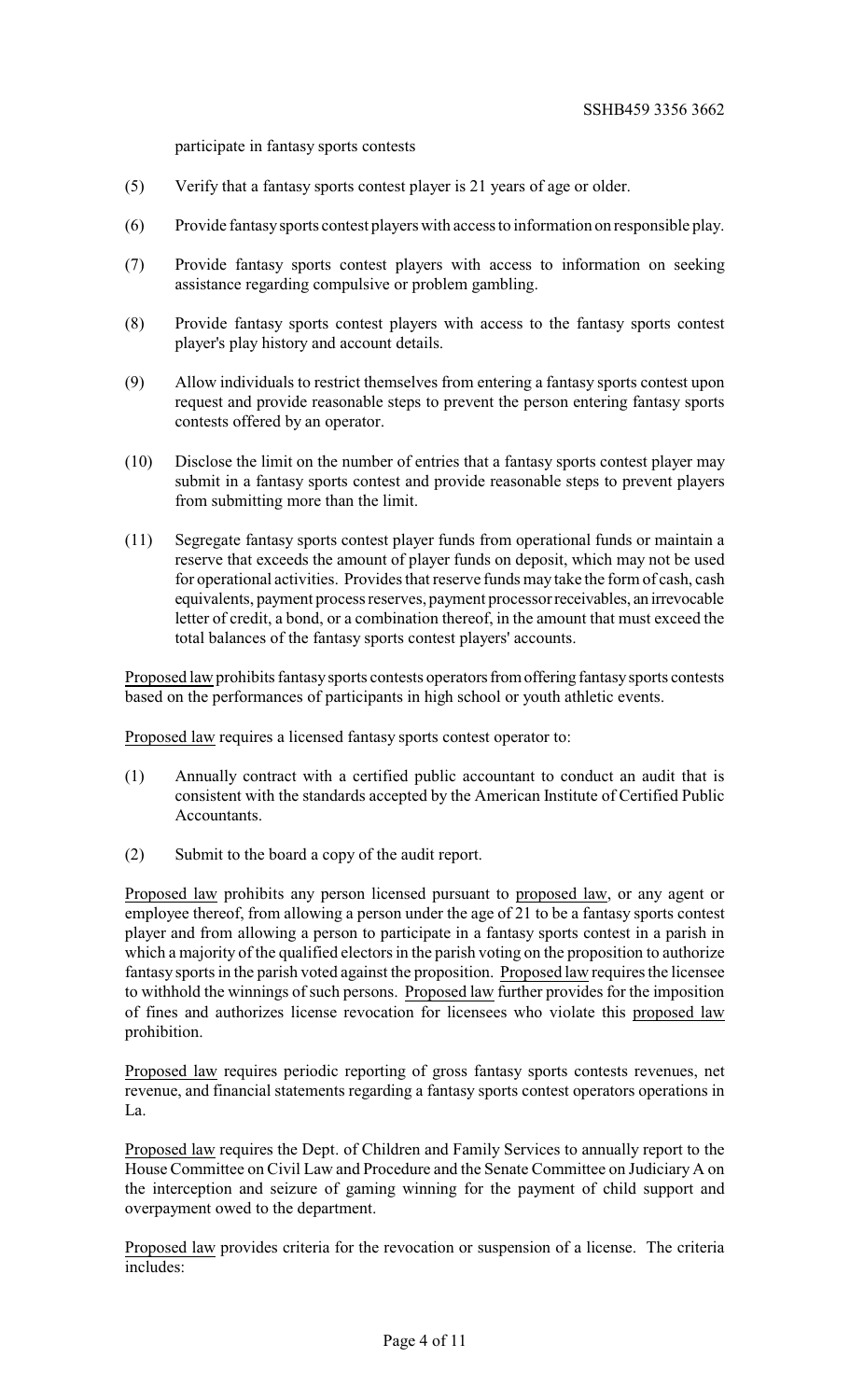- (1) Failure to meet the requirements of suitability.
- (2) Failure to meet the requirements for the issuance of a license.
- (3) Repeat violations of proposed law or rule of the board. "Repeat violations" is defined as three violations of the same law or rule which has occurred on separate occasions by the same operator within a one-year period.

Proposed law authorizes the board to impose a fine or reach a settlement agreement with the operator in addition to or in lieu of revocation or suspension of a license. Limits suspension of a license to 30 days.

Proposed law authorizes the division of state police to conduct investigations, hearings and inquiries as it deems necessary to fulfill its responsibilities. Authorizes the suspension of a license prior to a hearing if there is a written finding of danger to public health and welfare.

Proposed law provides that as a condition of receiving a license, an operator agrees that the division and its agents and employees shall have unrestricted access and the right to inspect any premises under the control of the operator in which any activity relating to the provisions of proposed law is conducted.

Proposed law, regarding active accounts, requires an operator to:

- (1) Limit each authorized player to one active and continuously used account.
- (2) Publish and facilitate parental control procedures to allow parents or guardians to exclude minors from access to any contest or platform. Requires procedures to include a toll-free number to call for help in establishing such parental controls.
- (3) Make clear conspicuous statements that are not inaccurate or misleading concerning the chances of winning and the number of winners when referencing the chances or likelihood of winning.
- (4) Permit anyauthorized player to permanentlyclose an account registered to the player, on any and all platforms supported by the operator or registrant, at any time and for any reason.
- (5) Identify all highly experienced players in any contest by a symbol attached to the players' username, or by other visible means, on all platforms supported by the operator or registrant.
- (6) Disclose the number of entries a single authorized player may submit to each contest.
- (7) Disclose the maximum number of total entries allowed for each contest.
- (8) Implement measures to protect the privacy and online security of authorized players, their account, and their personal financial information.

Proposed law prohibits an operator from charging players for inactive accounts. Provides that an operator shall only charge players for entry fees placed or contests entered.

Effective July 1, 2019; however, if House Bill No. 600 of the 2019 R.S., relative to the taxation of fantasy sports contests revenue, is not enacted, then the proposed law provisions regarding fantasy sports shall not become effective.

#### SPORTS WAGERING:

Proposed law provides for a statewide election (decided on a parish-by-parish basis) to authorize the wagering in La. on sports events. Provides that if approved by the voters of a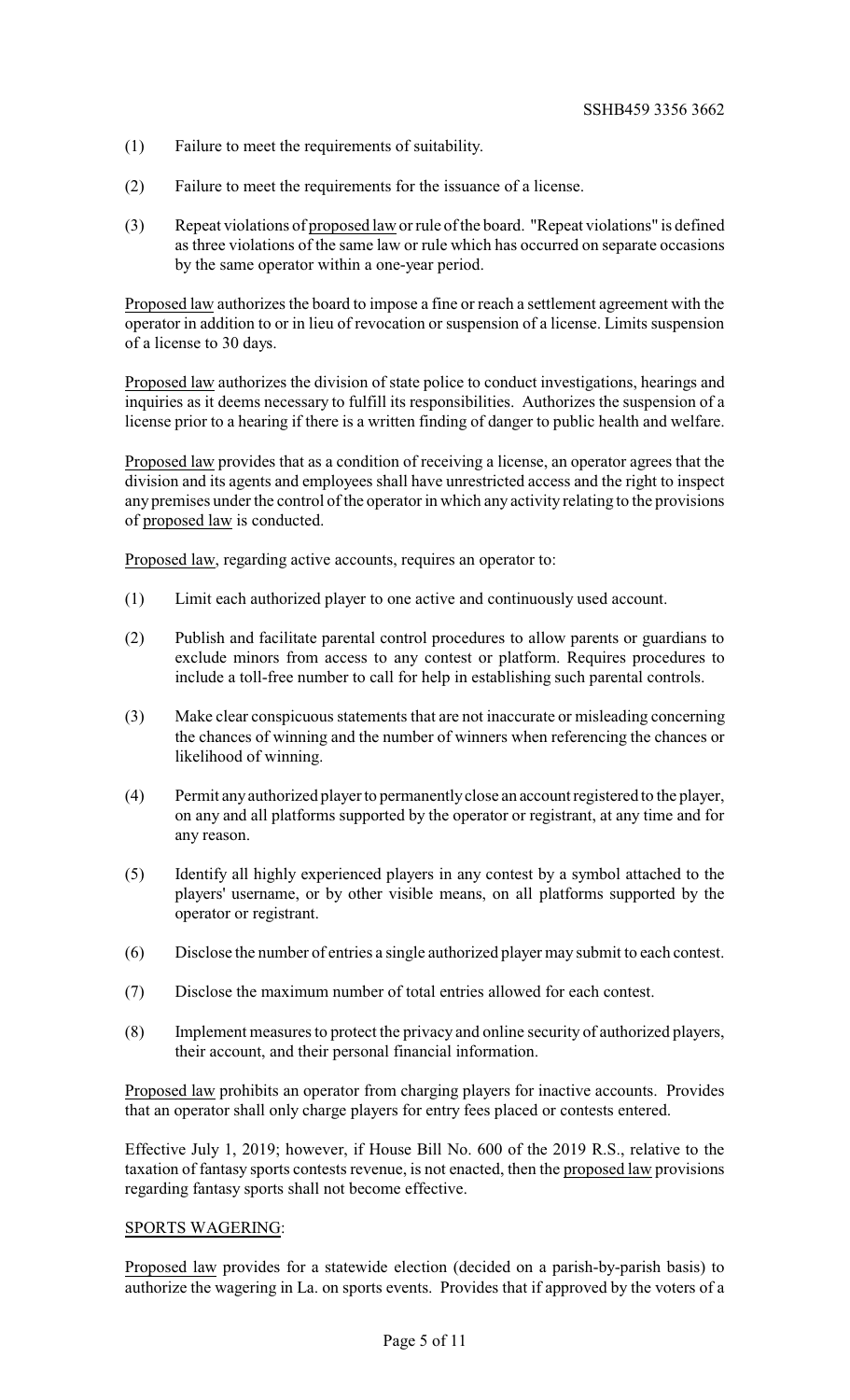particular parish, a licensed riverboat (Riverboat) or live horse racing facility with a licensed slot machine gaming area (Track) or the land-based casino gaming operator (Land-Based Casino) located in that parish may offer sports wagering. Requires the Riverboat, Track, or Land-Based Casino to apply to the Gaming Control Board (board) for a sports wagering certificate and be approved for such before conducting sports wagering.

Present law provides for manufacturer, gaming supplier, nongaming supplier, and key and nonkey gaming employee permits for manufacturers and suppliers who seek to do business and individuals who seek employment with Riverboats, Tracks, or the Land-Based Casino. Requires the manufacturer, supplier, or employee to secure the permit from the board before performing any activity for which a permit is required.

Proposed law adds sports wagering service provider to the list of present law permittees and defines a sports wagering service provider as a person who contracts with the holder of a sports wagering certificate to manage, administer, and control sports wagers for a Riverboat, Track, or the Land-Based Casino.

## *RIVERBOATS*

Present law defines "game". Provides, among other exclusions, that "game" does not include any wagering on any type of sports event including but not limited to football, basketball, baseball, hockey, boxing, tennis, wrestling, jai alai, or other sports contest or event. Provides "game" shall also include racehorse wagering.

Proposed law retains present law and adds that, for Riverboats to whom the board has issued a sports wagering certificate, "game" shall also include sports wagering as authorized in proposed law.

Present law defines "gaming device" or "gaming equipment" as any equipment or mechanical, electro-mechanical, or electronic contrivance, component, or machine, including a slot machine, used directly or indirectly in connection with gaming or any game, which affects the result of a wager by determining wins or losses.

Proposed law retains present law and adds that, for Riverboats to whom the board has issued a sports wagering certificate, "gaming device" or "gaming equipment" shall also include any equipment or mechanical, electro-mechanical, or electronic contrivance, component, or machine used directly or indirectly in connection with sports wagering.

Present law defines "gaming position" as a gaming device seat or a space at a table game. Each gaming device seat shall be counted as one position and each space at a table game shall be counted as one position, subject to the rules and regulations of the board. The board shall specifically provide by rule for the counting of gaming positions for devices and games where seats and spaces are not readily countable.

Proposed law retains present law and adds that, for Riverboats to whom the board has issued a sports wagering certificate, "gaming position" shall also include a self-service wagering machine or self-service kiosk or wagering window space where a sports wager is accepted and each space, machine, or kiosk where a sports wager is accepted shall be counted as one position, subject to rules and regulations of the board.

Present law requires Riverboats to utilize a cashless wagering system except for racehorse wagering and the play of slot machines.

Proposed law retains present law and adds sports wagering to the exception.

## *LAND-BASED CASINO*

Present law defines "game". Provides, among other exclusions, that "game" does not include wagering on any type of sports event, inclusive but not limited to football, basketball,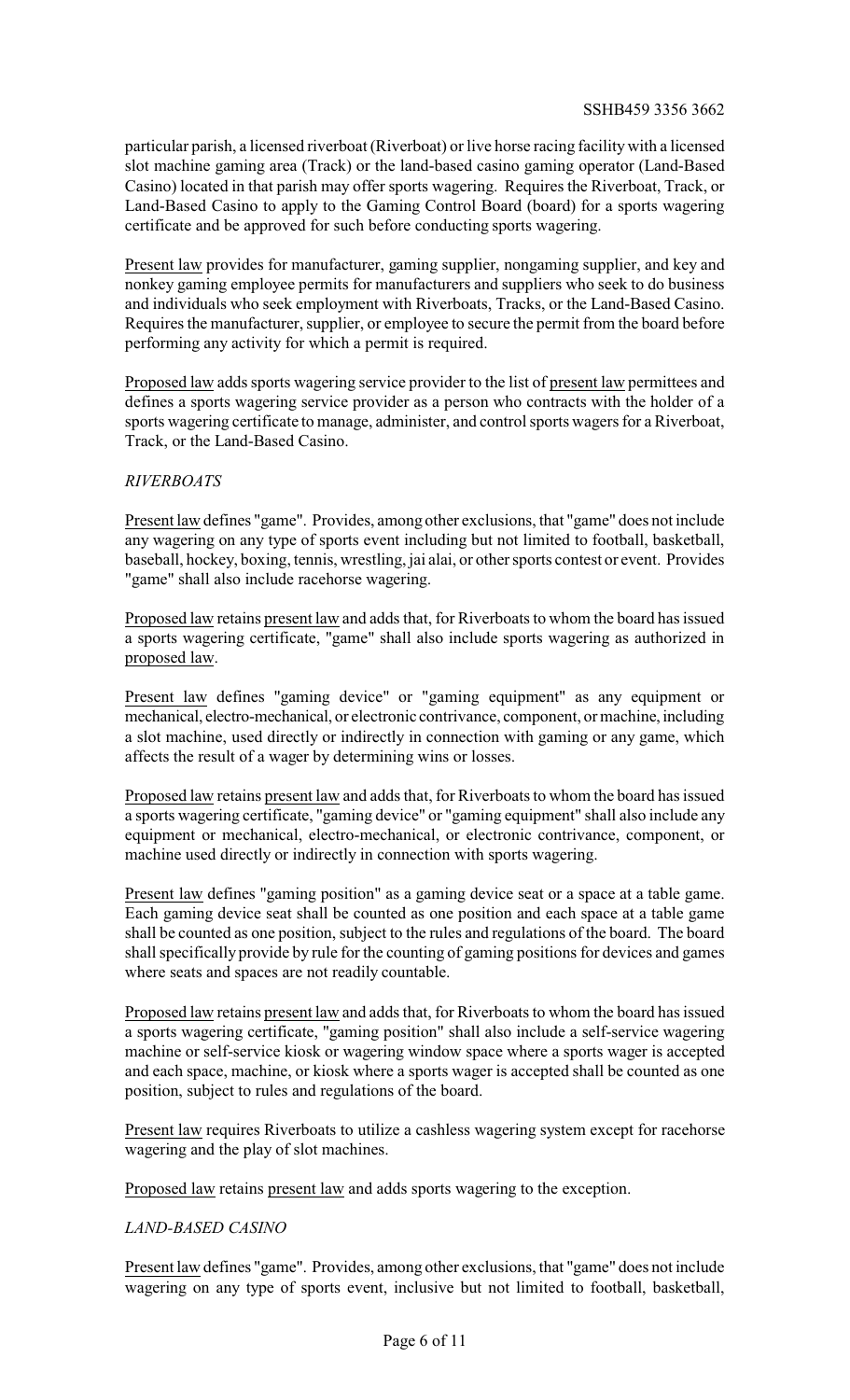baseball, hockey, boxing, tennis, wrestling, jai alai, or other sports contest or event.

Proposed law retains present law and adds that, if the Land-Based Casino has been issued a sports wagering certificate by the board, "game" shall also include sports wagering as authorized in proposed law.

Present law defines "gaming device" as any equipment or mechanical, electro-mechanical, or electronic contrivance, component, or machine used directly or indirectly in connection with gaming or any game, which affects the result of a wager by determining wins or losses.

Proposed law retains present law and adds that if the Land-Based Casino has been issued a sports wagering certificate, "gaming device" shall also include anyequipment or mechanical, electro-mechanical, or electronic contrivance, component, or machine used directly or indirectly in connection with sports wagering.

Present law requires wagering at the official gaming establishment to be made with tokens, chips, vouchers, coupons, or electronic cards issued by the Land-Based Casino.

Proposed law retains present law and adds that if the Land-Based Casino is issued a sports wagering certificate, sports wagers at the official gaming establishment shall be made in cash or through a patron's verified wagering account.

#### *TRACKS*

Present law defines "designated slot machine gaming area" as the contiguous area of an eligible live racing facility at which slot machine gaming may be conducted in accordance with present law. Provides that it is determined by measuring the area, in square feet, inside the interior walls of the licensed eligible facility, excluding any space therein in which gaming activities may not be conducted, such as bathrooms, stairwells, cage and beverage areas, and emergency evacuation routes of any width that meet or exceed the minimum size required by law.

Proposed law changes "designated slot machine gaming area" to "designated gaming area" and defines it as the contiguous area of a eligible live racing facility at which gaming may be conducted in accordance with law, excluding any space therein in which gaming activities may not be conducted.

Present law provides that wagering at the Track may be made with tokens, chips, vouchers, coupons, or electronic cards issued by the Track. Excludes the use of debit cards which automatically withdraw funds from a credit, savings, or checking account.

Proposed law retains present law and adds that sports wagers at an eligible facility may be made in cash or through a patron's verified wagering account.

Present law prohibits the operation or play of any type of game at the Tracks the play of which requires the participation of any employee of the licensee.

Proposed law makes an exception to present law for Tracks with a sports wagering certificate.

Present law provides that no gaming devices other than slot machines and authorized parimutuel wagering devices and equipment shall be in the designated slot machine gaming area.

Proposed law makes an exception to present law for a Track that has been issued a sports wagering certificate to have authorized self-service sports wageringmachines or self-service kiosks or window spaces where sports wagers are accepted and any equipment associated therewith to be in the designated gaming area.

Present law provides that a "gaming position" means a slot machine seat.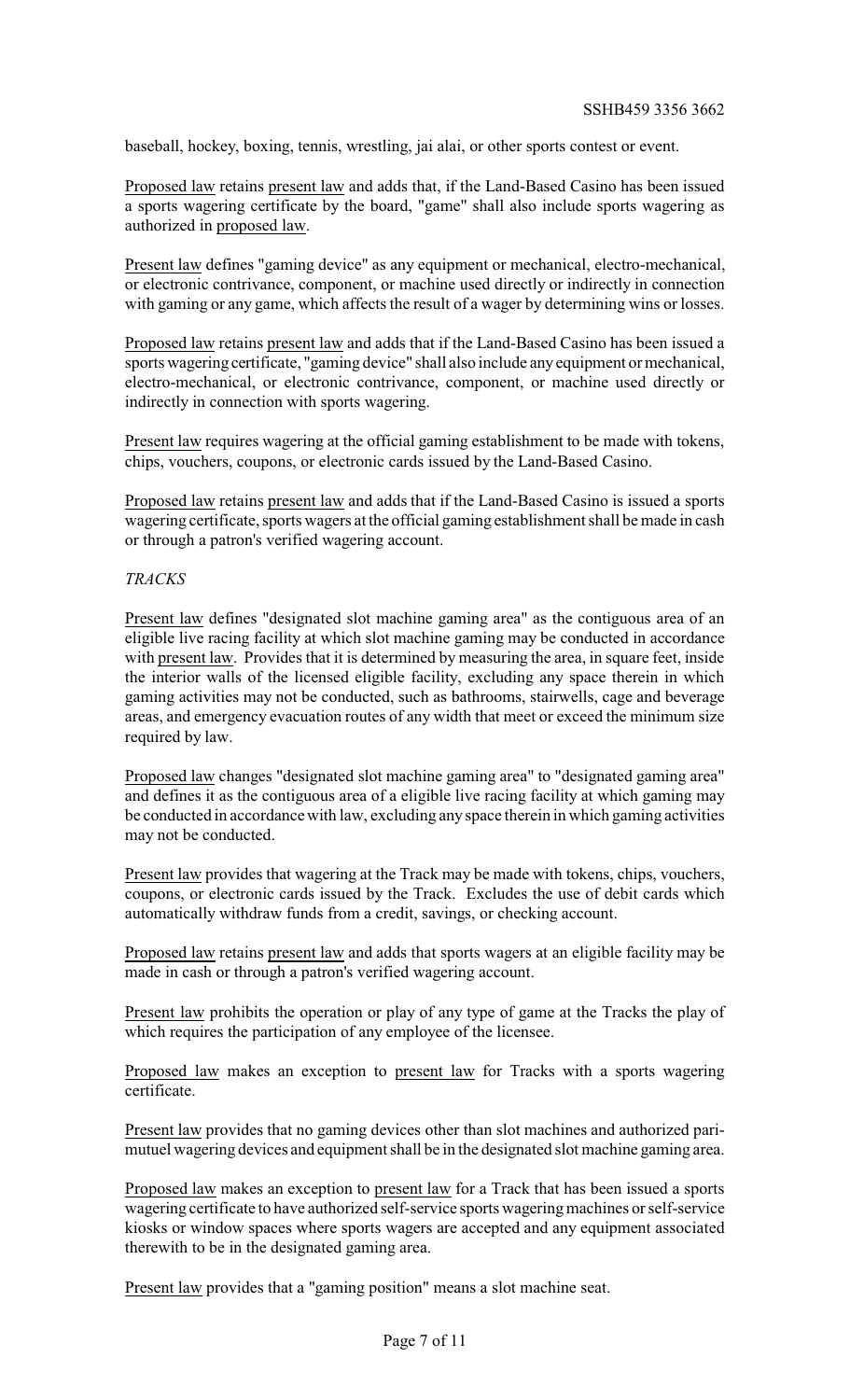Proposed law provides that for a Track that has been issued a sports wagering certificate, "gaming position" shall also include a self-service sports wagering machine or self-service kiosk or a wagering window space where sports wagers are accepted. Provides that each machine or kiosk or space shall be counted as one position, subject to the rules and regulations of the board. Provides an exception for a wagering window or kiosk that was lawfully accepting wagers prior to the effective date of the chapter of law authorizing sports wagering which shall not be counted as a "gaming position" if the wagering window space or kiosk is remodeled, re-purposed, relocated, or replaced for the purpose of conducting sports wagering.

## *LA. SPORTS WAGERING CONTROL ACT*

Proposed law provides for the Louisiana Sports Wagering Control Act and provides for definitions. Authorizes sports wagering gaming activities to be conducted within approved gaming areas provided all of the following requirements are met:

- (1) A majority of the qualified electors voting at a proposition election called for that purpose in a parish where the sports wagering is taking place voted in favor of permitting sports wagering.
- (2) The Riverboat, Track, or Land-Based Casino has been awarded a sports wagering certificate by the board to conduct sports wagering.
- (3) The sports wagering is taking place within the designated gaming area of the Riverboat or Track or the official gaming establishment of the Land-Based Casino.
- (4) The gaming activities relative to sports wagering are being conducted in accordance with proposed law and all rules, regulations, and requirements of the board.

Proposed law provides that a sports wagering certificate holder or a sports wagering service provider permittee may accept wagers on an approved sports event at a wagering window or through self-service wagering machines or self-service kiosks. Provides that, except for certain wagering windows and kiosks at Tracks, each machine, kiosk, or window shall be counted as a single gaming position.

Proposed law provides a procedure for applying for a sports wagering certificate and requires an eligible Riverboat, Track, or Land-Based Casino to be awarded a certificate before conducting, operating, or performing any activity regulated pursuant to proposed law.

Proposed law provides that beginning Jan. 1, 2020, in parishes in which sports wagering has been approved by the voters, a Riverboat, Track, or Land-Based Casino may apply to the board for a certificate on a form and in a manner prescribed by the board. Provides that no certificate to conduct sports wagering shall be issued unless the board finds:

- (1) That the applicant is capable of conducting sports wagering.
- (2) That the applicant's submission of a detailed plan of design of the areas of its Riverboat, Track, or official gaming establishment to be used for sports wagering are acceptable.

Proposed law provides that only after the application is approved by the board and the board has received payment of applicable fees and issued the sports wagering certificate to the licensee or operator may the licensee or casino gaming operator conduct sports wagering at its facility.

Proposed law provides that a sports wagering certificate shall not be transferrable; however, the holder may contract with a permitted sports wagering service provider to manage, administer, or control sports wagers.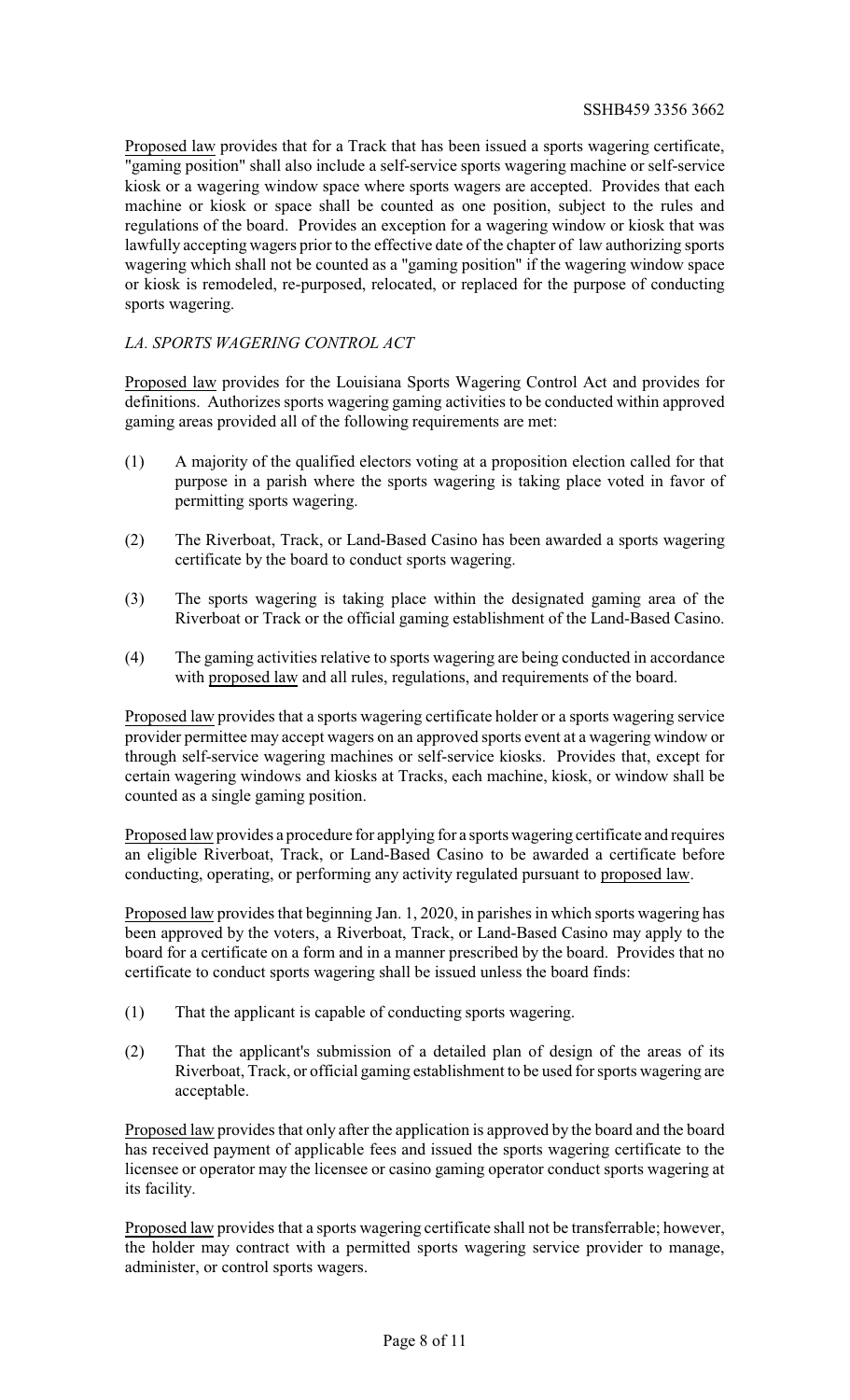Proposed law requires the board to adopt all rules necessary to implement, administer, and regulate sports wagering as authorized by proposed law. Provides that at a minimum, the rules shall include the following:

- (1) Standards and procedures to govern the conduct of sports wagering including but not limited to standards and procedures for the approval of a sports event for wagering, and the system of wagering.
- (2) The method for calculating gross sports wagering revenue and standards for the daily counting and recording of cash and cash equivalents received in the conduct of sports wagering, including ensuring that internal controls are followed, financial books and records are maintained, and audits are conducted.
- (3) The amount of cash reserves to be maintained to cover winnings by the sports wagering certificate holder or sports wagering services provider permittee.
- (4) Notice requirements pertaining to minimum and maximum wagers.
- (5) Compulsive and problem gambling standards pertaining to sports wagering consistent with present law and proposed law.
- (6) Standards prohibiting persons under 21 years of age from participating in sports wagering.
- (7) Requirements that each sports wagering certificate holder and each sports wagering service provider permittee shall:
	- (a) Provide written information to sports wagering patrons about sportswagering rules, payouts or winning wagers, and other information as the board may require.
	- (b) Provide specifications approved by the board to integrate and update the casino's or eligible facility's surveillance system to cover all areas where sports wagering is conducted.
	- (c) Designate one or more locations within the designated gaming area or official gaming establishment to conduct sports wagering.
	- (d) Ensure that visibility of each sports wagering area in the casino or eligible facility is not obstructed in any way that could interfere with the ability of the sports wagering certificate holder and the board and other persons authorized under present law or by the board to oversee the surveillance of the conduct of sports wagering.
	- (e) Integrate the casino's or eligible facility's count room to ensure maximum security of the counting and storage of cash and cash equivalents.
	- (f) Equip each area of a Riverboat, Track, or Land-Based Casino in which sports wagering is conducted with all required notices.
	- (g) Ensure that no person under 21 years of age participates in sports wagering.

Proposed law provides that if the board has initiated regular rulemaking, the board may adopt initial emergency administrative rules without a finding that imminent peril to the public health, safety, or welfare exists.

Proposed law prohibits:

(1) A person under the age of 21 from placing a sports wager and a sports wagering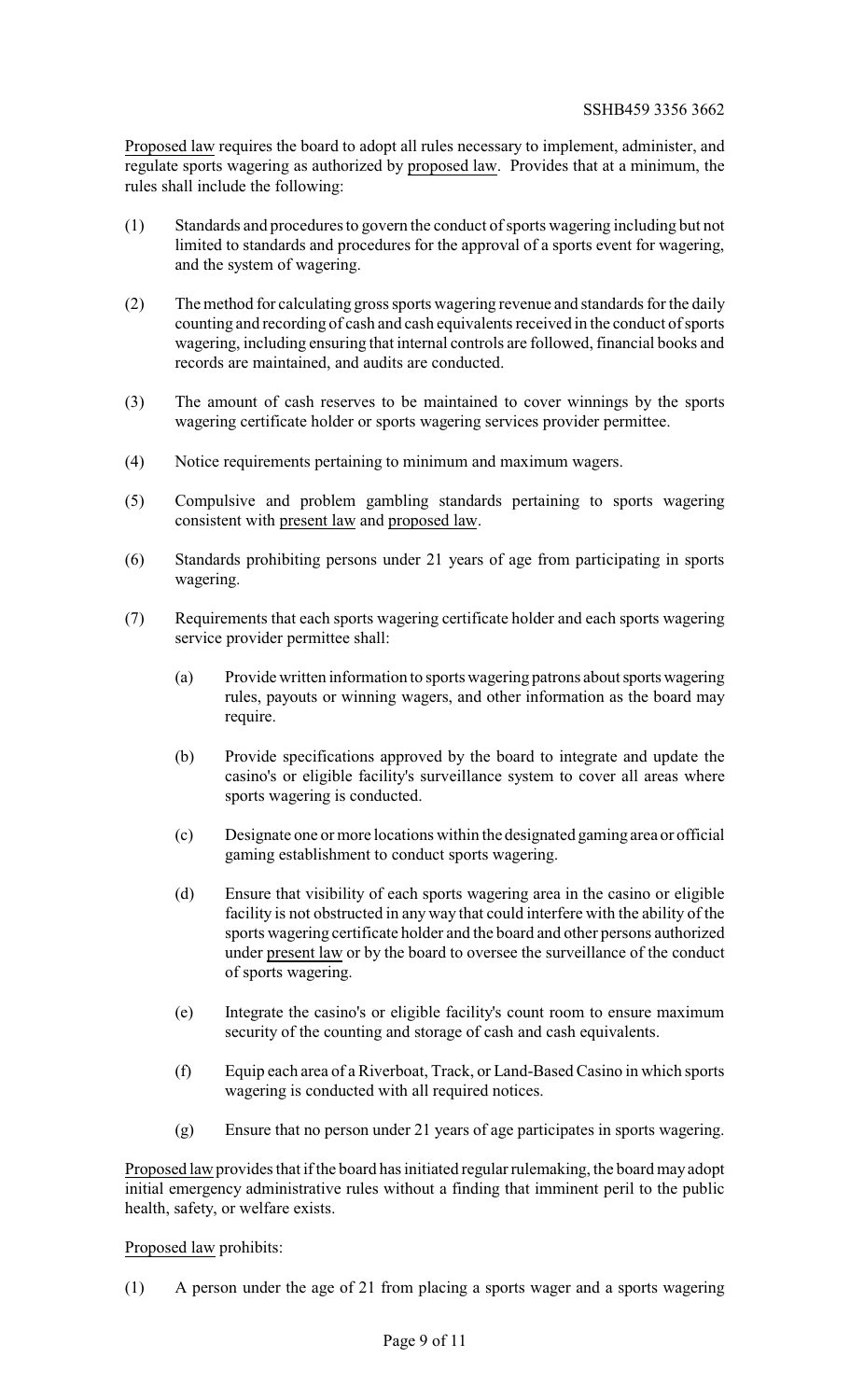certificate holder or sports wagering service provider permittee from knowingly accepting a wager from a person under 21 years of age.

(2) A person from placing a wager and a sports wagering certificate holder or sports wagering service provider permittee from knowingly accepting a wager from any person who may control the outcome of the sports event on which the wager is attempting to be placed.

Proposed law authorizes electronic or mobile sports wagering provided:

- (1) Prior to the acceptance of any electronic wager, a patron shall have established a wagering account through the sports wagering certificate holder or sports wagering service provider permittee and an initial verification of the account is completed by the holder or permittee.
- (2) Electronic sports wagers are placed in the gaming area of the Riverboat, Track, or Land-Based Casino, as that area is determined by the board, or any other areas of the Riverboat, Track or Land-Based Casino, as the board may approve, provided those areas are restricted to persons at least 21 years of age or older.
- (3) The sports wagering certificate holder or sports wagering service provider permittee maintains geo-fencing or geo-location services and bears all costs and responsibilities associated therewith as required by the board.
- (4) The system of electronic sports wagering through a mobile or other digital platform shall count as one gaming position, subject to the rules and regulations of the board.

Proposed law provides that any holder of a sports wager receipt evidencing the right to a payment is required to present the receipt for payment within 90 days after the date of the conclusion of the sports event. The failure to present such receipt within such time shall constitute a waiver of the right to the payment and the holder of the receipt shall have no right to enforce payment of the wager receipt. Further provides that any unclaimed monies are required to be credited to the present law Crime Victims Reparations Fund.

Proposed law provides for the gaming division of state police to collect all state fees, fines, and taxes imposed or assessed under proposed law and under the rules, regulations, and decisions of the board. Provides for the funds to be deposited upon receipt with the state treasurer and credited against the Bond Security Redemption Fund. Provides that each fiscal year the state treasurer shall credit one thirteenth of avails of the tax levied, not to exceed \$750,000, to the Compulsive and Problem Gaming Fund. Provides that ten thirteenth of avails of the tax levied shall be credited to the La. Early Childhood Education Fund and two thirteenth of avails of the tax levied shall be remitted, by proportionate distribution, to each parish governing authority in which the taxable conduct occurred.

## *ELECTION*

Proposed law provides for a statewide election on Oct. 12, 2019, on a proposition to determine whether sports wagering may be permitted in the parish. Provides that if the majorityof the qualified electors voting disapprove the proposition, sports wagering shall not be allowed in that parish. Provides that if the majority of qualified electors voting approve the proposition, sports wagering may be conducted in the parish in accordance with proposed law.

Provides that proposed law shall not take effect and become operative until laws become operative and effective regarding permit and certificate fees for conducting sports wagering.

Effective upon signature of governor or lapse of time for gubernatorial action.

(Amends R.S. 13:4721, R.S. 14:90(C), 90.3(F), and 90.5(B) and (C),R.S. 27:3(24), 15(B)(1),